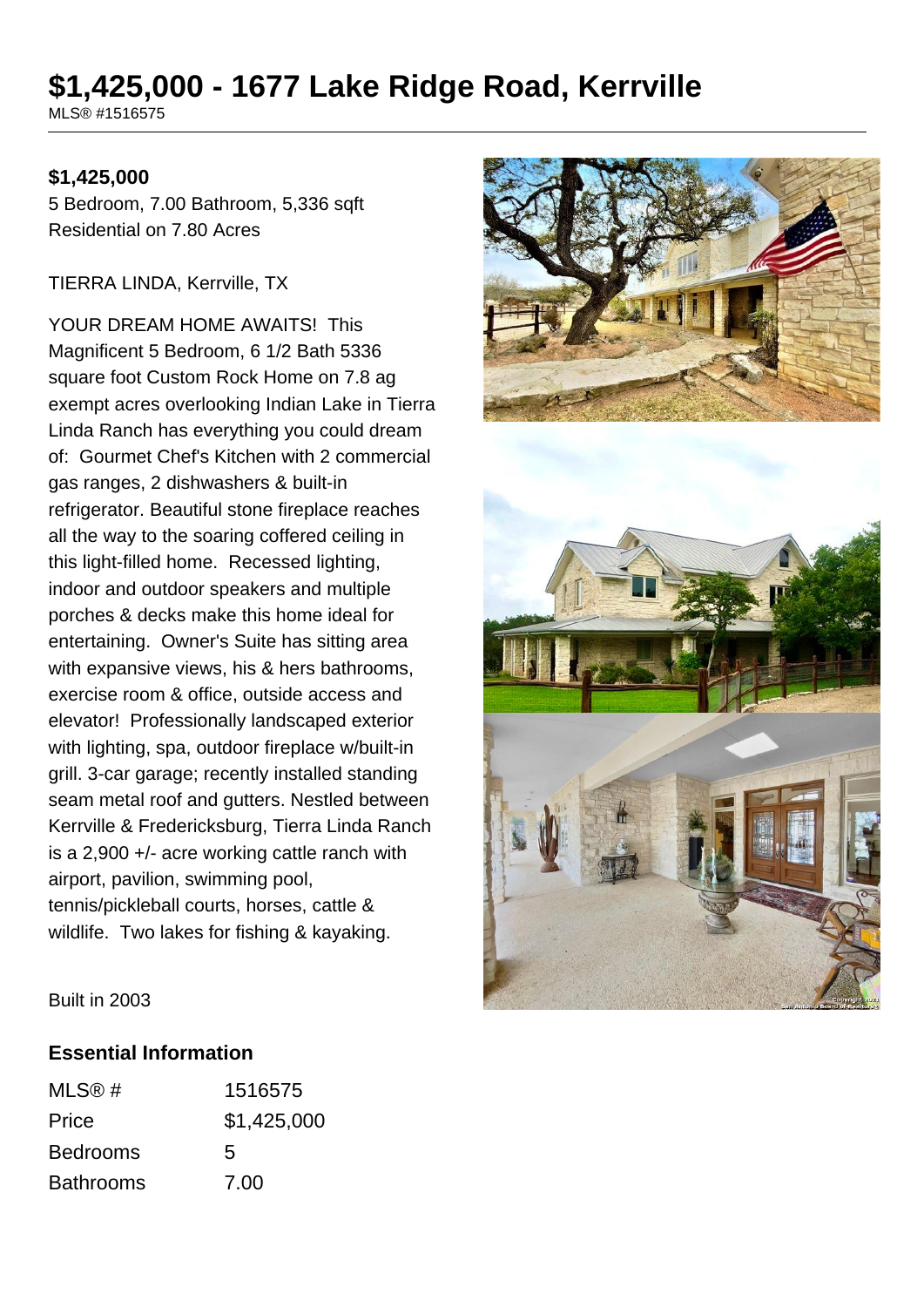| <b>Full Baths</b>     | 6                             |
|-----------------------|-------------------------------|
| <b>Half Baths</b>     | 1                             |
| <b>Square Footage</b> | 5,336                         |
| Acres                 | 7.80                          |
| <b>Year Built</b>     | 2003                          |
| <b>Type</b>           | <b>Residential</b>            |
| Sub-Type              | <b>Single Family Detached</b> |
| <b>Style</b>          | Two Story, Texas Hill Country |
| Status                | Pending                       |

# **Community Information**

| Address         | 1677 Lake Ridge Road |
|-----------------|----------------------|
| Area            | 3100                 |
| Subdivision     | <b>TIERRA LINDA</b>  |
| City            | Kerrville            |
| County          | Gillespie            |
| <b>State</b>    | <b>TX</b>            |
| <b>Zip Code</b> | 78028                |

# **Amenities**

| Amenities    | Pool, Tennis, Lake/River Park, Airport Property |
|--------------|-------------------------------------------------|
| Parking      | <b>Attached, Side Entry</b>                     |
| # of Garages | 3                                               |
| Pool         | Hot Tub                                         |

## **Interior**

| Interior        | Two Living Area, Eat-In Kitchen, Two Eating Areas, Island Kitchen,<br>Breakfast Bar, Walk-In Pantry, Study/Library, Utility Room Inside,<br>Secondary Bedroom Down, High Ceilings, Open Floor Plan, Cable TV<br>Available, Laundry Main Level, Walk in Closets, Attic - Partially Floored                                                                     |  |
|-----------------|---------------------------------------------------------------------------------------------------------------------------------------------------------------------------------------------------------------------------------------------------------------------------------------------------------------------------------------------------------------|--|
| Appliances      | Ceiling Fans, Central Vacuum, Washer Connection, Dryer Connection,<br>Microwave Oven, Stove/Range, Gas Cooking, Refrigerator, Disposal,<br>Dishwasher, Water Softener (Leased), Wet Bar, Vent Fan, Smoke<br>Alarm, Electric Water Heater, Garage Door Opener, Down Draft, Double<br>Ovens, Custom Cabinets, 2+ Water Heater Units, Private Garbage<br>Service |  |
| Heating         | Heat Pump, 3+ Units                                                                                                                                                                                                                                                                                                                                           |  |
| Cooling         | Three+ Central, Heat Pump                                                                                                                                                                                                                                                                                                                                     |  |
| Fireplace       | <b>Yes</b>                                                                                                                                                                                                                                                                                                                                                    |  |
| # of Fireplaces | 1                                                                                                                                                                                                                                                                                                                                                             |  |